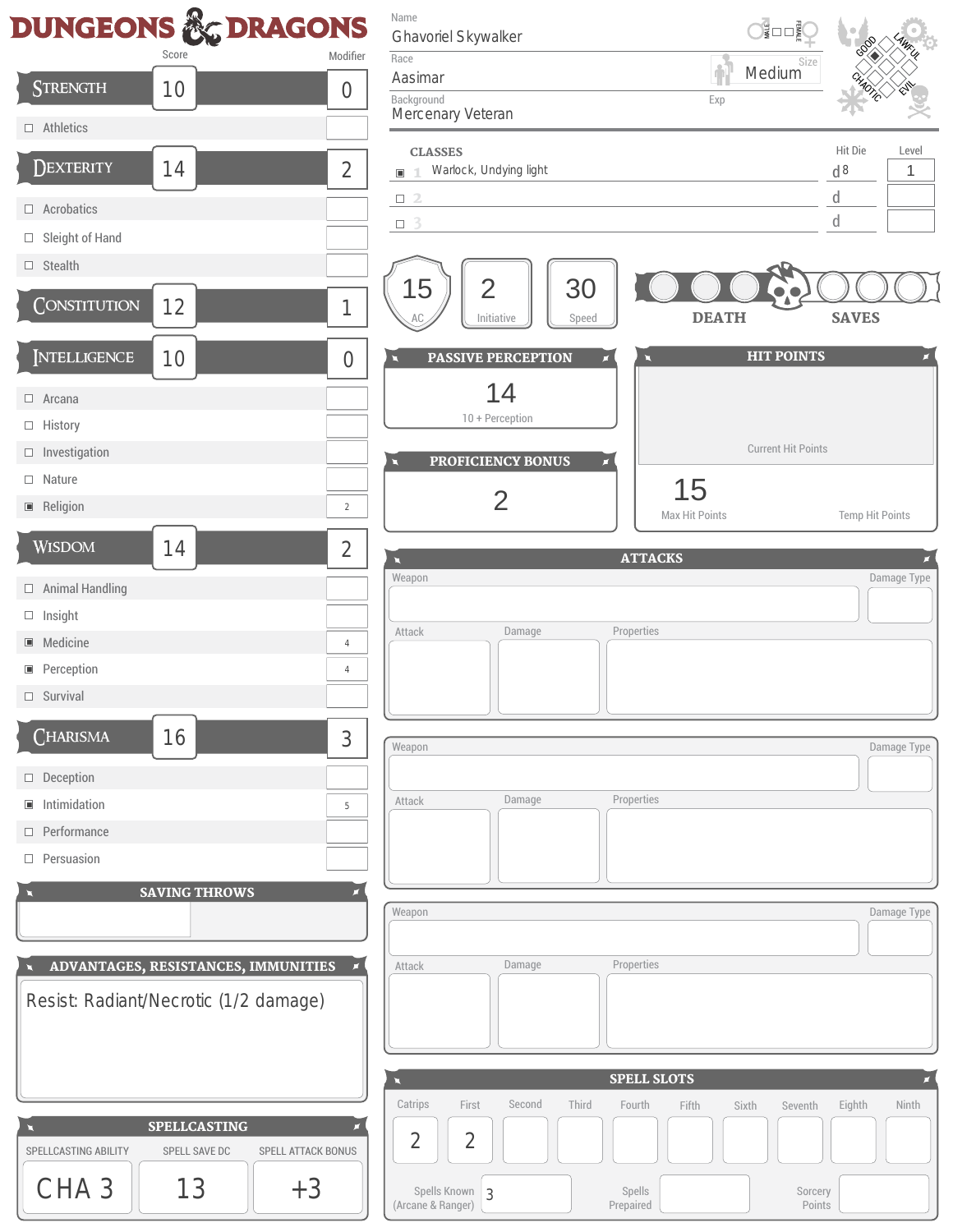| <b>BACKGROUND</b>                                              | <b>RACIAL FEATURES</b>                                                                      |
|----------------------------------------------------------------|---------------------------------------------------------------------------------------------|
|                                                                | Aasimar                                                                                     |
|                                                                | Winged (fly speed 30ft)                                                                     |
|                                                                | Darkvision 60ft                                                                             |
|                                                                | Languages: Common, Celestial                                                                |
| I can stare down a hell hound without flinching                |                                                                                             |
|                                                                |                                                                                             |
| <b>Personality Traits</b>                                      |                                                                                             |
|                                                                |                                                                                             |
| Following the law blindly is a form of tyranny                 |                                                                                             |
|                                                                | <b>CLASS &amp; ADDITIONAL FEATURES</b>                                                      |
| Ideals                                                         | Warlock                                                                                     |
|                                                                | Radiant Soul (Cha to fire/radiant damage)                                                   |
| I would still lay my life down for the people I<br>served with |                                                                                             |
|                                                                | Invocations                                                                                 |
| Bonds                                                          | -Mage armor (at will)<br>-Celestial Sight (dark vision 120 ft, both magical and nonmagical) |
| I have an overwhelming hatred of undead                        |                                                                                             |
|                                                                |                                                                                             |
|                                                                |                                                                                             |
| Flaws                                                          |                                                                                             |
| <b>INVENTORY</b>                                               |                                                                                             |
| Item<br>Qty<br>$\Box$                                          |                                                                                             |
| $\Box$                                                         |                                                                                             |
| $\Box$                                                         |                                                                                             |
| $\Box$                                                         |                                                                                             |
| $\Box$                                                         |                                                                                             |
|                                                                |                                                                                             |
| $\Box$                                                         | Expanded spell list                                                                         |
| $\Box$                                                         | 1 Burning hands                                                                             |
| $\Box$                                                         | 2 Flaming sphere<br>3 Daylight                                                              |
| $\Box$                                                         | 4 Fire shield                                                                               |
| $\Box$                                                         | 5 Flame strike                                                                              |
| $\Box$                                                         |                                                                                             |
| $\Box$                                                         |                                                                                             |
| $\Box$                                                         | <b>NOTES</b>                                                                                |
| $\Box$                                                         | -Cantrips-<br>$-1-$                                                                         |
| $\Box$                                                         | <b>Sacred Flame</b><br><b>Burning Hands</b>                                                 |
| $\Box$                                                         | <b>Charm Person</b><br>Light<br>Mage Hand<br>Armor of Agathys                               |
| $\Box$                                                         | Friends                                                                                     |
| <b>WEALTH</b>                                                  |                                                                                             |
| Platinum<br>Gold<br>Silver<br>Electrum<br>Copper               |                                                                                             |
|                                                                |                                                                                             |
|                                                                |                                                                                             |